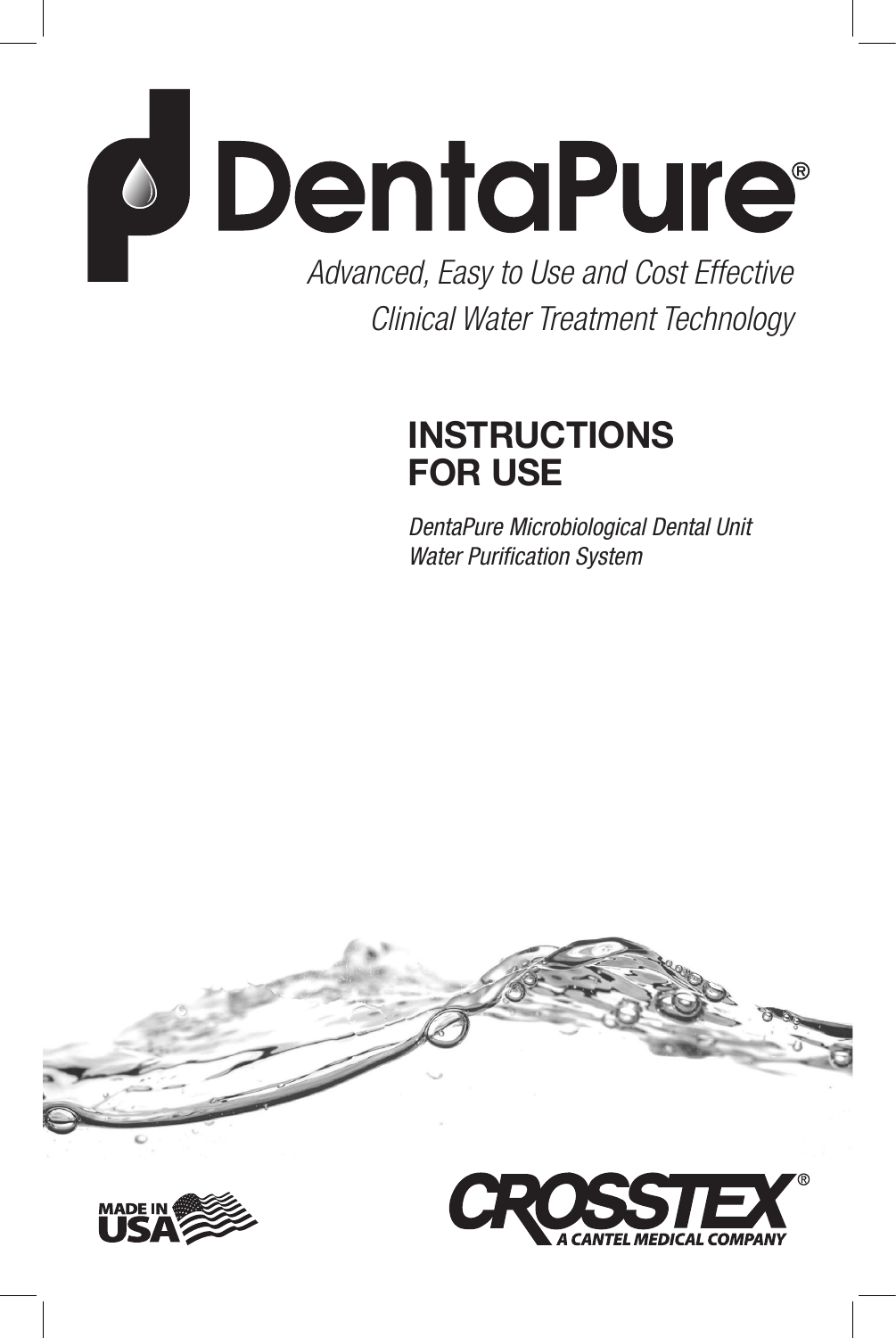# **Keep Out Of Reach Of Children CAUTION**

## **PLEASE SAVE THESE INSTRUCTIONS FOR FUTURE USE. Only selected information is contained on the cartridge packaging, therefore you should keep this sheet for future reference.**

| Active Ingredient: Iodine* |              | 46%  | Unit                    | <b>DP365M</b> | <b>DP90M</b> | <b>DP365B</b>     | DP40B                |
|----------------------------|--------------|------|-------------------------|---------------|--------------|-------------------|----------------------|
| <b>Other Ingredients</b>   |              | 54%  | lodinated Resin 38.0 cc |               | 12.0 cc      | $16.0 \text{ cc}$ | $4.0 \, \mathrm{cc}$ |
|                            | <b>TOTAL</b> | 100% |                         | 2.32 ci       | .73 ci       | .98 ci            | .24 ci               |
|                            |              |      |                         |               |              |                   |                      |

*\*Bonded to strong base anion exchange resin*

## **IN THE REMOTE EVENT THE CYLINDER OR CARTRIDGE IS BROKEN AND THE IODINATED RESIN PELLETS ARE EXPOSED, USE EXTREME CAUTION.**

#### **FIRST AID:**

**IF IN THE EYES:** Hold eye open and rinse slowly and gently with water for 15-20 minutes. Remove contact lenses, if present, after the first 5 minutes, then continue rinsing eye. Call poison control center or doctor for treatment advice.

**IF ON SKIN OR CLOTHING:** Take off contaminated clothing. Rinse skin immediately with plenty of water for 15-20 minutes.

### **PRECAUTIONARY STATEMENTS:**

### **HAZARDS TO HUMANS AND DOMESTIC ANIMALS:**

**CAUTION:** Avoid direct contact with eyes, skin and clothing. Wear protective eyewear (goggles) and gloves when handling. Wash thoroughly with soap and water after handling and before eating, drinking, chewing gum, using tobacco or using the toilet. Remove and wash contaminated clothing before reuse. Safety and effectiveness in children under the age of two has not been established.

**IF SWALLOWED:** Call poison control center or doctor immediately for treatment advice. Have person sip a glass of water if able to swallow. Do not induce vomiting unless told to do so by the poison control center or doctor. Do not give anything by mouth to an unconscious person. Have product container or label with you when calling a poison control center or doctor, or going for treatment.

**ENVIRONMENTAL HAZARDS:** The exposed resin pellets are toxic to fish and aquatic organisms. Do not discharge effluent containing this product into lakes, streams, ponds, estuaries, oceans or other waters unless in accordance with the requirements of a National Pollutant Discharge Elimination System (NPDES) permit, and the permitting authority has been notified in writing prior to discharge. For guidance, contact your State Water Board or regional office of the EPA.

## **NOTE: USED, UNDAMAGED CARTRIDGES AND CYLINDERS ARE NOT CONSIDERED HAZARDOUS AND MAY BE WRAPPED IN NEWSPAPER AND DISPOSED OF IN THE REGULAR TRASH.**

**DIRECTIONS FOR USE: It is a violation of federal law to use this product in any manner inconsistent with its labeling.** To obtain maximum bacteriological reduction, dental unit waterlines are to be cleaned with an approved dental unit waterline agent prior to initial installation of DENTAPURE® cartridges.

#### **GENERAL PRECAUTIONS**

**USES:** DENTAPURE cartridge is for use on dental unit waterlines attached to the dynamic dental instruments. Used according to labeling, this cartridge reduces bacteria from the water supplied through the instruments to a level that will meet or exceed the current ADA recommendations for water quality having a maximum of 200 cfu/ml.

**IMPORTANT** Use DENTAPURE cartridge on dental unit waterlines only, not for general consumption. While the unit will perform above these limits, it is recommended that the dental unit water have a pH level of less than 8 and not have a chlorine level greater than 1 ppm. Do not use heated water. Heated water will promote the growth of bacteria and the buildup of biological film in the water line leading to the DENTAPURE unit. Water pressure must not exceed 45 psi.